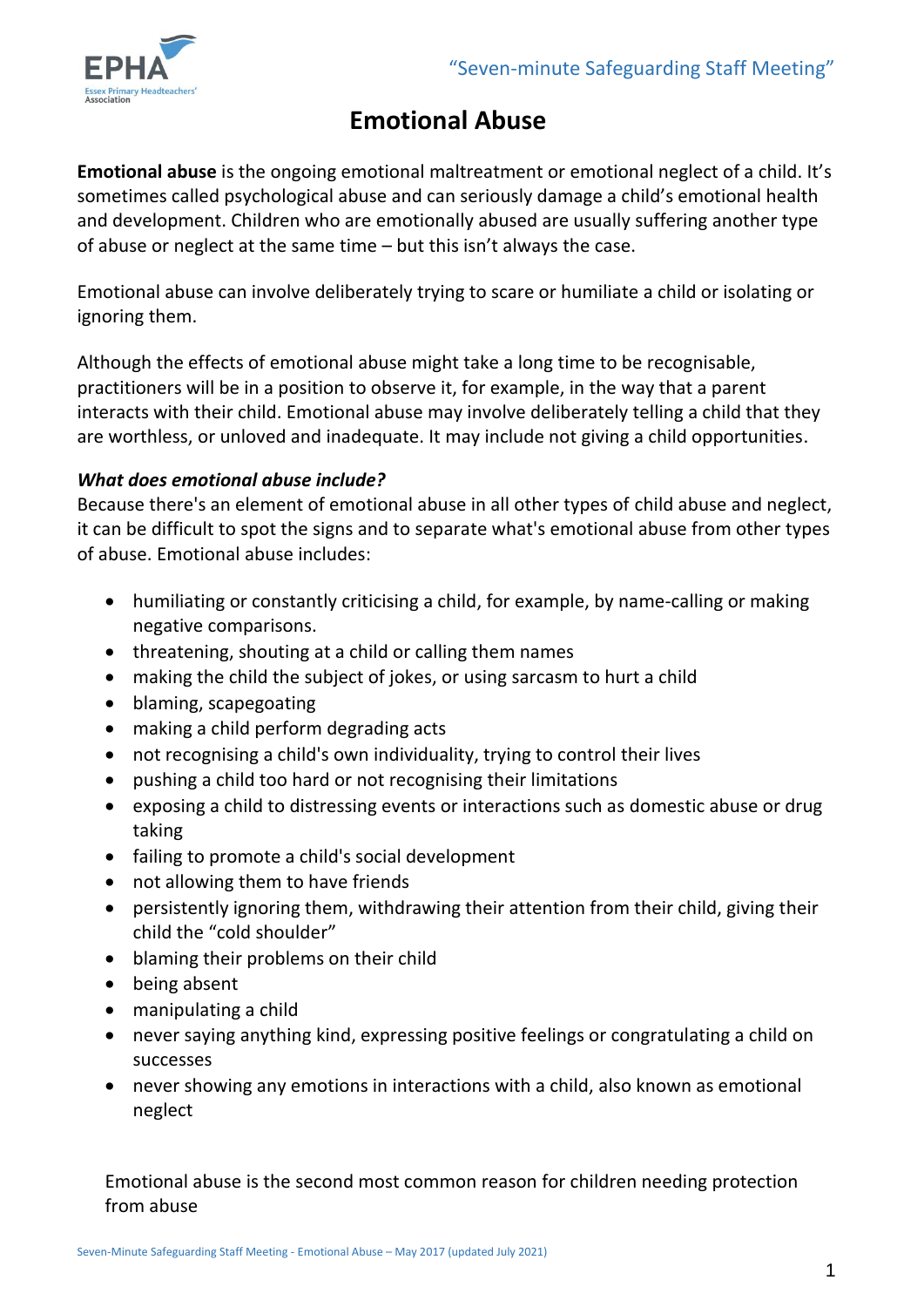

# *Types of emotional abuse*

Just like child neglect, there are two different types of emotional abuse which affect children in different way.

## **Passive emotional abuse**

When a parent or carer denies their child the love and care they need in order to be healthy and happy it's known as "passive" abuse. It's just as damaging, but it can be harder to spot than "active" abuse. The definitions for passive emotional abuse and emotional neglect are very similar.

Five categories of passive emotional abuse have been identified:

*Emotional unavailability*

where a parent or carer is not connected with the child and cannot give them the love that they deserve and need

*Negative attitudes*

such as having a low opinion of the child and not offering any praise or encouragement *Developmentally inappropriate interaction with the child*

either expecting the child to perform tasks that they are not emotionally mature enough to do or speaking and acting in an inappropriate way in front of a child

*Failure to recognise a child's individuality*

this can mean an adult relying on a child to fulfil their emotional needs and not recognising that the child has needs

*Failure to promote social adaptation*

not encouraging a child to make friends and mix among their own social peers.

## **Active emotional abuse**

When someone intentionally scares, demeans or verbally abuses a child it's known as "active" abuse. This requires a premeditated intention to harm a child. Active emotional abuse has been defined as:

- spurning (rejecting)
- terrorising
- isolating
- exploiting or corrupting.

Sometimes a fifth category of "ignoring" is also included.

#### *Why emotional abuse happens*

Periods of high stress and tension, such as money worries or unemployment, can take a parent's or carer's focus away from providing the emotional love and support that a child needs.

They may:

- be emotionally unavailable, because they're not around or too tired
- forget to offer praise and encouragement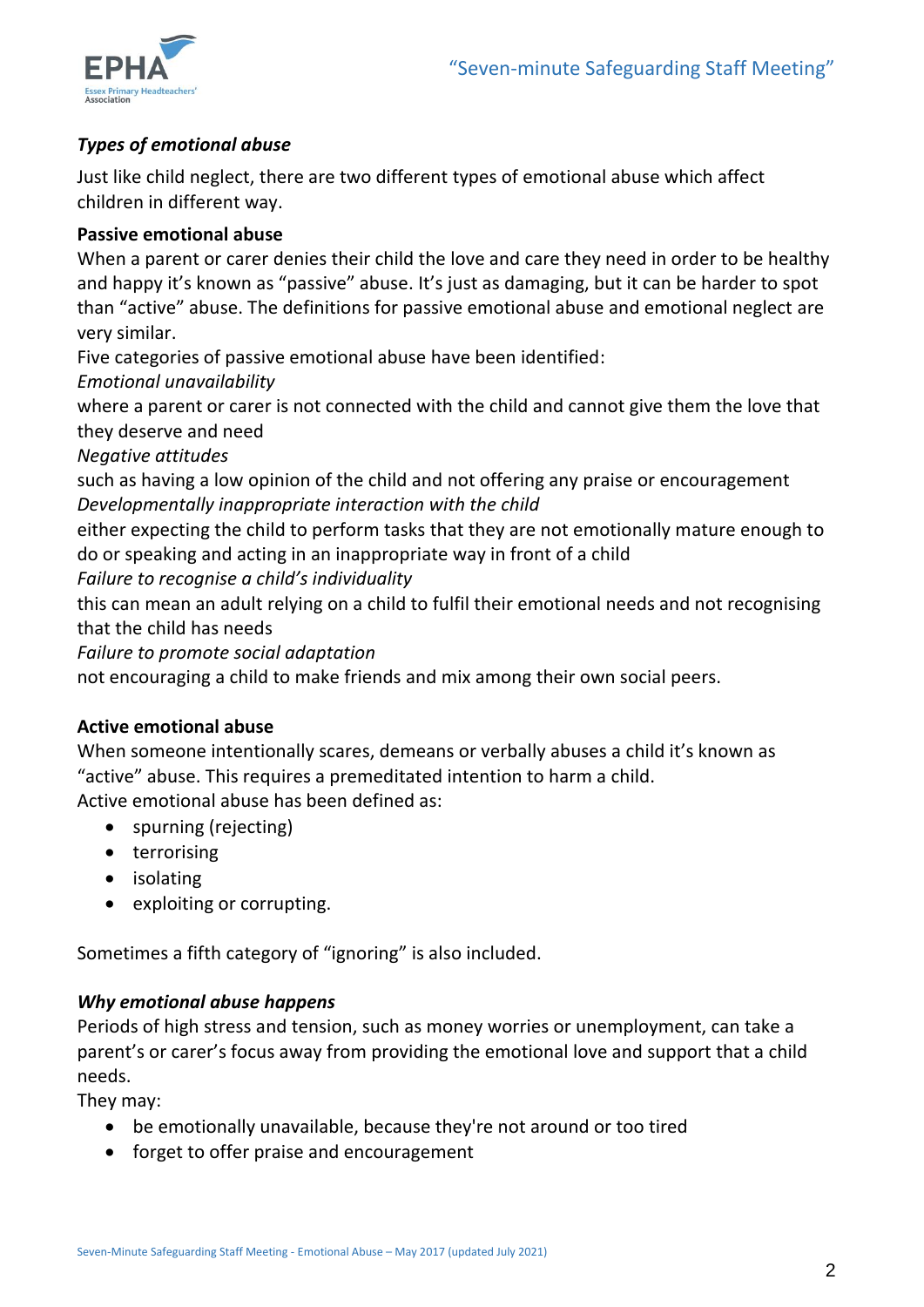

- expect a child to take on too much responsibility for their age, for example caring for other family members
- be over-protective, limiting opportunities to explore, learn and make friends
- expect a child to meet their own emotional needs
- take out their anger and frustration on their child.

If a parent had a bad experience when they were a child or has bad role models around them now then this can affect the way they look after their own children.

Some parents may find it difficult to understand why their child is behaving in a certain way, and they can react badly. For example, they might think that their baby is crying to annoy them.

Emotional abuse may also be caused by a poor bond or relationship between a parent or carer and their child.

## *Emotional abuse - signs, symptoms and effects*

There often aren't any obvious physical symptoms of emotional abuse or neglect but you may spot signs in a child's actions or emotions.

Changes in emotions are a normal part of growing up, so it can be really difficult to tell if a child is being emotionally abused.

Babies and pre-school children who are being emotionally abused or neglected may:

- be overly-affectionate towards strangers or people they haven't known for very long
- lack confidence or become wary or anxious
- not appear to have a close relationship with their parent, e.g. when being taken to or collected from nursery etc.
- be aggressive or nasty towards other children and animals.

Older children may:

- use language, act in a way or know about things that you wouldn't expect them to know for their age
- struggle to control strong emotions or have extreme outbursts
- seem isolated from their parents
- lack social skills or have few, if any, friends.
- appear to be excessively withdrawn, fearful, or anxious about doing something wrong;

## Parents' behaviour

All parents tell their children off from time to time. And sometimes the relationship between them might seem strained. But if you notice severe or constant harsh behaviour, or that a child seems scared or unfeeling towards their parent, it could be a sign that the child is being emotionally abused.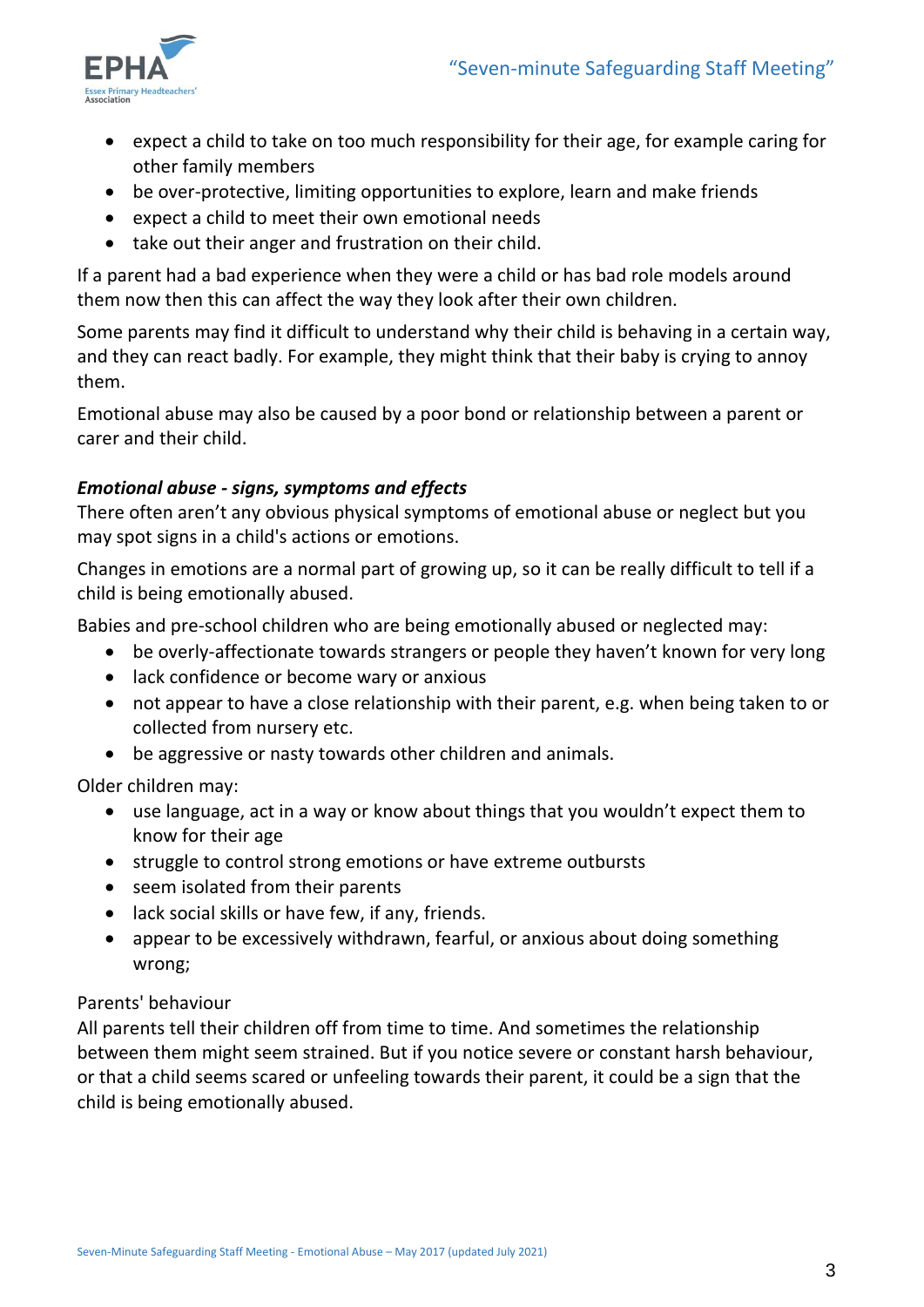

## *NSPCC statistics*

We don't know exactly how many children experience emotional abuse. But official statistics tell us how many children have been identified as being at risk of harm from emotional abuse. Research studies give us a better picture of children's experiences.

- 1 in 14 children have experienced emotional abuse by a parent or guardian.
- Emotional abuse is the 2nd most common reason for children needing protection from abuse
- 13% of contacts to the NSPCC's helpline in 2019 were concerns about emotional abuse
- The NSPCC's helpline responded to over 7,100 contacts about emotional abuse last year

https://www.nspcc.org.uk/preventing-abuse/child-abuse-and-neglect/emotionalabuse/emotional-abuse-facts-statistics/

#### *Things you may notice*

If you're worried that a child is being abused, watch out for any unusual behaviour.

- withdrawn
- suddenly behaves differently
- anxious
- $\bullet$  clingy
- depressed
- aggressive
- problems sleeping
- eating disorders
- wets the bed
- soils clothes
- takes risks
- misses school
- changes in eating habits
- obsessive behaviour
- nightmares
- drugs
- alcohol
- self-harm
- thoughts about suicide

These signs don't necessarily mean that a child is being emotionally abused. Some children are quiet and teenagers may have challenging behaviour. Sometimes it can take a long time for the symptoms to show. But you should look out for any behaviour that seems out of character for a child.